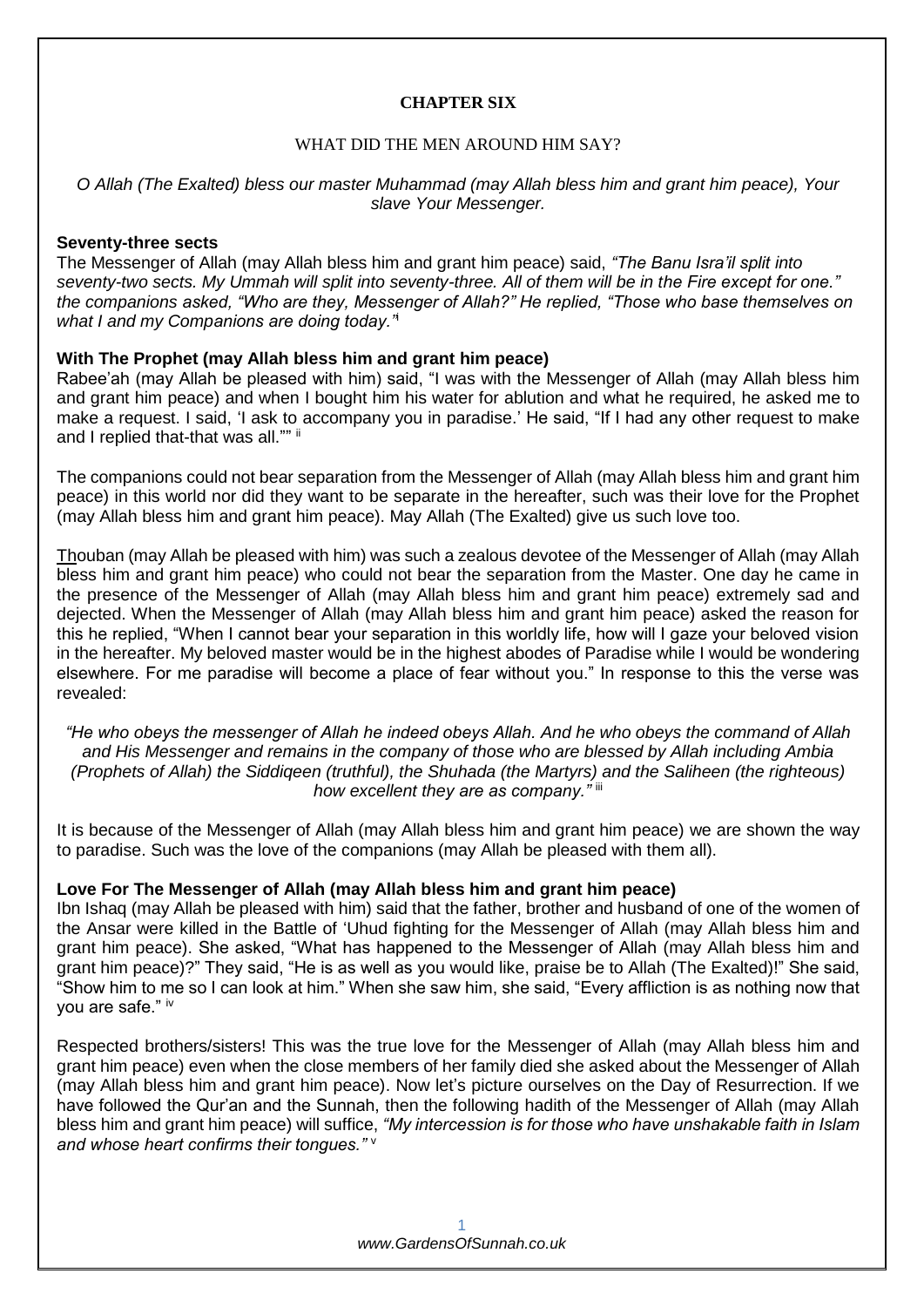One of the benefits of following the Sunnah is that our problems and difficulties will be no more, as we have now become slaves<sup>1</sup> of the Messenger of Allah (may Allah bless him and grant him peace). The Messenger of Allah (may Allah bless him and grant him peace) is the beloved of Allah (The Exalted) with this in mind, ask us who can come in our way?

# **True Believer**

'Umar (may Allah be pleased with him) once said to the Messenger of Allah (may Allah bless him and grant him peace) "I love you more than anything except my soul which is between my two sides." The Messenger of Allah (may Allah bless him and grant him peace) replied, "None of you will believe until I am dearer to him than his own soul." 'Umar (may Allah be pleased with) said, "By the One who sent down the Book to you, I love you more than my soul which is between my two sides." The Messenger of Allah (may Allah bless him and grant him peace) said, "'Umar (may Allah be pleased with him) now you have it!" vi

Respected brother/sister! 'Umar (may Allah be pleased with) sacrificed his life for the Prophet (may Allah bless him and grant him peace). If we were asked today to sacrifice some time we would be ready, but when the time comes to practice the deed then we take a few steps back. Let's make our faith stronger by reciting the Qur'an and reading about the sacrifices given by our predecessors, Insha-Allah.

# **Love of Allah (The Exalted) And The Sunnah**

Anas (may Allah be pleased with him) said that a man came to the Messenger of Allah (may Allah bless him and grant him peace) saying, *"When will the Last Hour come, Messenger of Allah?' The Messenger of Allah (may Allah bless him and grant him peace) said, 'What have you prepared for it?" The person replied, "I have not prepared a lot of (voltentry) prayer or (voltentry) Fast or (voltentry) Charity for it, but I love Allah (The Exalted) and his Messenger (may Allah bless him and grant him peace)" The Messenger of Allah (may Allah bless him and grant him peace) said, 'You will be with the one you love.'* vii

# **Who Would You Like to be Raised With?**

Respected Brothers/sisters of Islam! Do we want to be raised with the football stars, the actors and pop stars on the Day of Resurrection? Let us stop dressing like them, copying the latest hairstyle, talking and walking like them. We are Muslims, and Muslims should not have idols, no one to look up to except the beloved of Allah, mercy onto the worlds, leader of all leaders, Muhammad (may Allah bless him and grant him peace) and those who followed the Prophet!

# **How Much Love?**

Someone asked 'Ali (may Allah be pleased with him *"How was your love for the Messenger of Allah (may Allah bless him and grant him peace)?" He replied, 'By Allah (The Exalted) we loved him more than our*  wealth, our sons, our fathers and our mothers, and more than cold water in a time of great thirst.' vill

'Abdullah ibn 'Umar (may Allah be pleased with him) was seen making his she-camel turn round in a particular place and was asked why. He said, *"I don't know. I once saw the Messenger of Allah (may Allah bless him and grant him peace) doing it, so I do it."* ix

Anas (may Allah be pleased with him) once saw the Prophet (may Allah bless him and grant him peace) following the pumpkin around the plate. He said, *"I have loved pumpkin from that day." <sup>x</sup>*

When a person truly learns who the Messenger of Allah (may Allah bless him and grant him peace) was, about his qualities, his attributes, his life, we will find that there is no-one on this earth like the Messenger of Allah (may Allah bless him and grant him peace). A prominent and common name attributed to the Messenger of Allah (may Allah bless him and grant him peace) is Mustafa and it means 'the Chosen one'. The fact of the matter is that the Messenger of Allah (may Allah bless him and grant him peace) is the most excellent and chosen creation of Allah (The Exalted).

When looking at the Messenger of Allah (may Allah bless him and grant him peace) from any perspective we find that he is 'the Chosen one' since Allah (The Exalted) has created him in such a way. He is the most excellent in linage, his birth place, his Prophethood, the city of Madinah, things associated with him, his attributes, the place he is buried, etc. in all he is exalted and elevated. For example the family of the Prophet (may Allah bless him and grant him

<sup>1</sup> 1 "Slave of the Prophet" is an unusual but not a forbidden name to bear. It does not signify worship nor is it an expression of shirk. It refers to a bond of allegiance and respect that is required of every Muslim.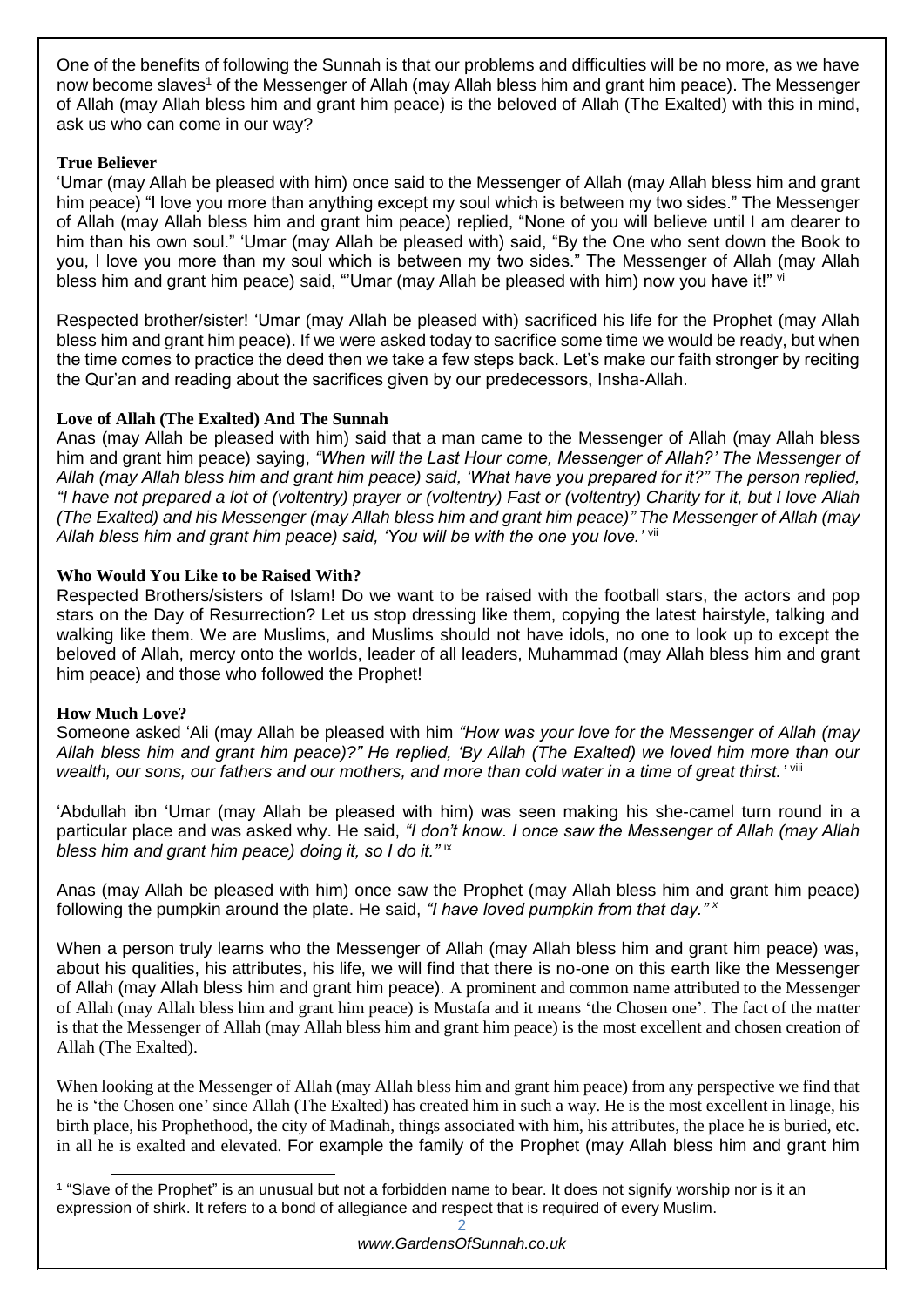peace) is superior then the family of the other Prophets (upon them be peace), the companions of our Prophet (may Allah bless him and grant him peace) are superior than the companions of other Prophets (upon them be peace) and the followers of our Prophet (may Allah bless him and grant him peace) are superior to the followers of other Prophets (upon them be peace), hence, Allah (The Exalted) states in the Qur'an:

## *"You are the best among all those nations appeared unto mankind."* xi

It is narrated by 'Abd-Allah ibn Mas'ud (may Allah be pleased with him) that *"Allah (The Exalted) has made the Messenger of Allah (may Allah bless him and grant him peace) the Chosen one for himself.*" xii

He was from the best of the *Banu Hashim*, and the stock and core of the *Quraysh*. He was from the noblest and mightiest of the Arabs, both on his paternal and maternal side. He was from the people of Makkah, from the noblest of lands in the reckoning of Allah (The Exalted) and of His slaves.

## **The Best of Each Generation**

Abu Hurayrah (may Allah be pleased with him) said that 'The Messenger of Allah (may Allah bless him and grant him peace) said, *"I was sent from the best of each generation of the children of Adam (upon whom be peace),generation*  after generation, until I was in the generation from which I came.'" <sup>xiii</sup>

'Abbas (may Allah be pleased with him) said that 'the Messenger of Allah (may Allah bless him and grant him peace) said, *"Allah created Creation and He placed me among the best of them from the best of their generations. Then He selected the families, and He put me among the best tribe. Then He selected the families, and He put me among the best of their families. I am the best of them in person and the best of them in family.'"* xiv

'Aisha (may Allah be pleased with her) said that 'the Messenger of Allah (may Allah bless him and grant him peace) said, *"Jibrail (upon whom be peace) came to me and said, 'O Messenger of Allah (may Allah bless him and grant him peace)! I have been to all the places on earth but have not seen anyone greater than Muhammad (may Allah bless him and grant him peace) and not seen any tribe greater than Banu Hashim.'"* xv

## **Noblest Man**

Anas (may Allah be pleased with him) states that *"The Messenger of Allah (may Allah bless him and grant him peace) was more handsome, courageous and generous than anyone else because he was the noblest of all men, and he was the most good natured."* xvi

The Messenger of Allah (may Allah bless him and grant him peace) was therefore, the collection of all qualities of bodily and spiritual perfection. The acts and deeds of one possessing these merits will be a model of the best deeds; he will be of the highest standard.

## **Shining Like The Sun**

Abu Hurayrah (may Allah be pleased with him) has related that *"I have never seen a more handsome person than the Messenger of Allah (may Allah bless him and grant him peace). It seemed as if his blessed face*  was shining like the sun. When he smiled the walls seemed to flash." xvii

## **Praised by a Companion**

*My eyes have never seen anyone; More handsome than you. No woman has ever given birth To anyone more beautiful than you. You have been created free from All faults, As if, you have been created in accordance With your own wishes.*

By Hassan Bin Thabit (may Allah be pleased with him).

*O Allah! (The Exalted) give us the ability to learn about Your beloved Messenger (may Allah bless him and grant him peace), to love him, to love his family, to love his companions, to love those who loved him and who love him, and give us a place with him in Paradise, Ameen.*

-